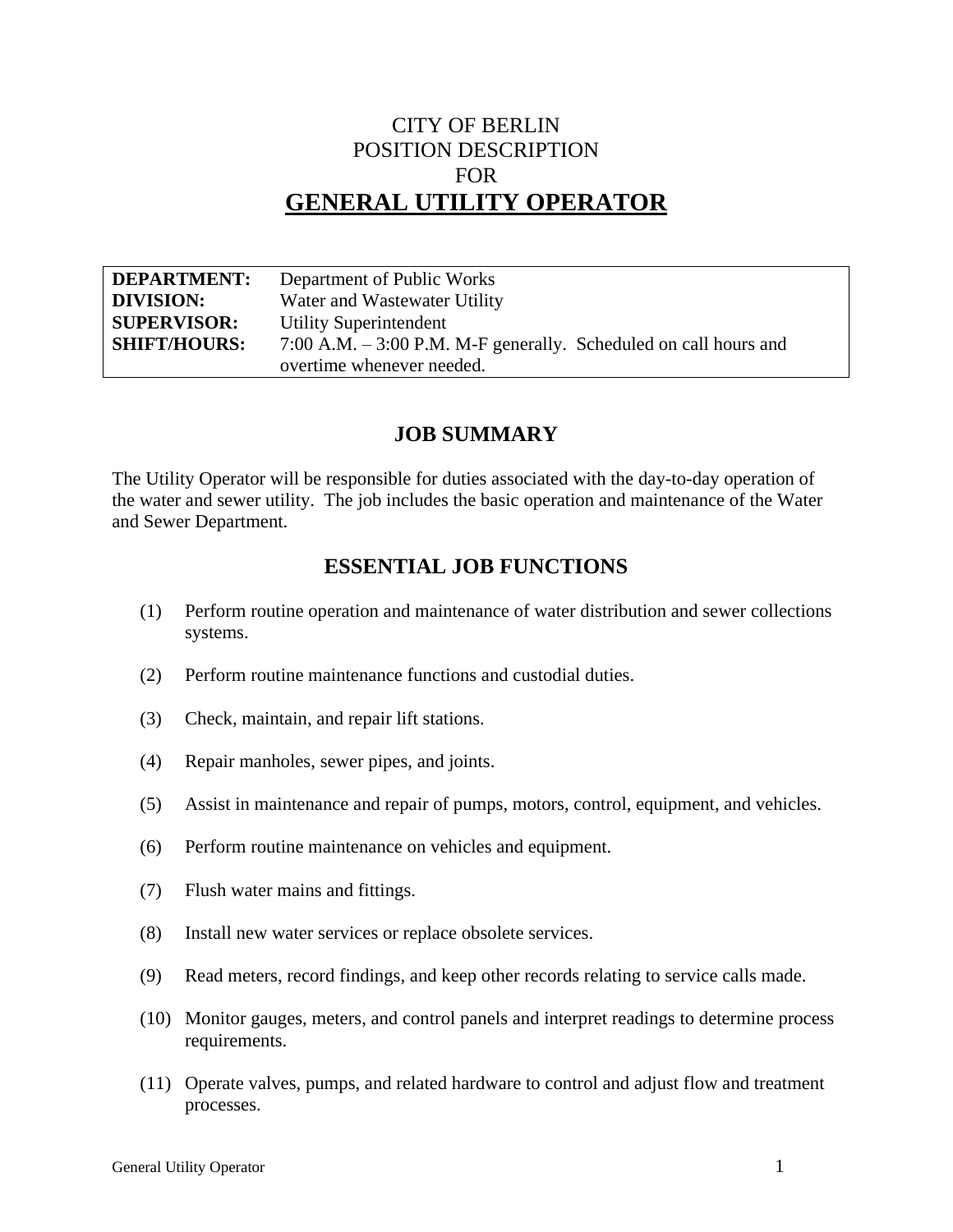- (12) Assist in the operation and maintenance of wells, hydrants, valves, meters and related water distribution system components.
- (13) Haul sludge for field application.
- (14) Alternate as weekend and weeknight on call operator for field calls and plant monitoring and testing, with a 20-minute call in time.
- (15) Extract samples and perform all lab tests as required by DNR and Utility Superintendent.
- (16) Related work as required.

## **SKILLS & QUALIFICATIONS**

- (1) Ability to obtain Groundwater and Distribution System operator's license within 1 year of date of hire.
- (2) Ability to drive light duty truck and obtain a CDL as required.
- (3) Ability to establish and maintain effective relationships with customers, to deal with complaints courteously.
- (4) Ability to understand and follow oral and written directions.
- (5) Ability to enter into and work in confined spaces such as crawlspaces, manholes, lift stations and wells.
- (6) Ability to lift 85-pound manhole covers and work-related fittings and tools.
- (7) Knowledge of hazards and safe work practices.

### **DESIRABLE TRAINING AND EXPERIENCE**

- (1) High School diploma with additional education.
- (2) Completion of Operator Training Course or equivalent training.